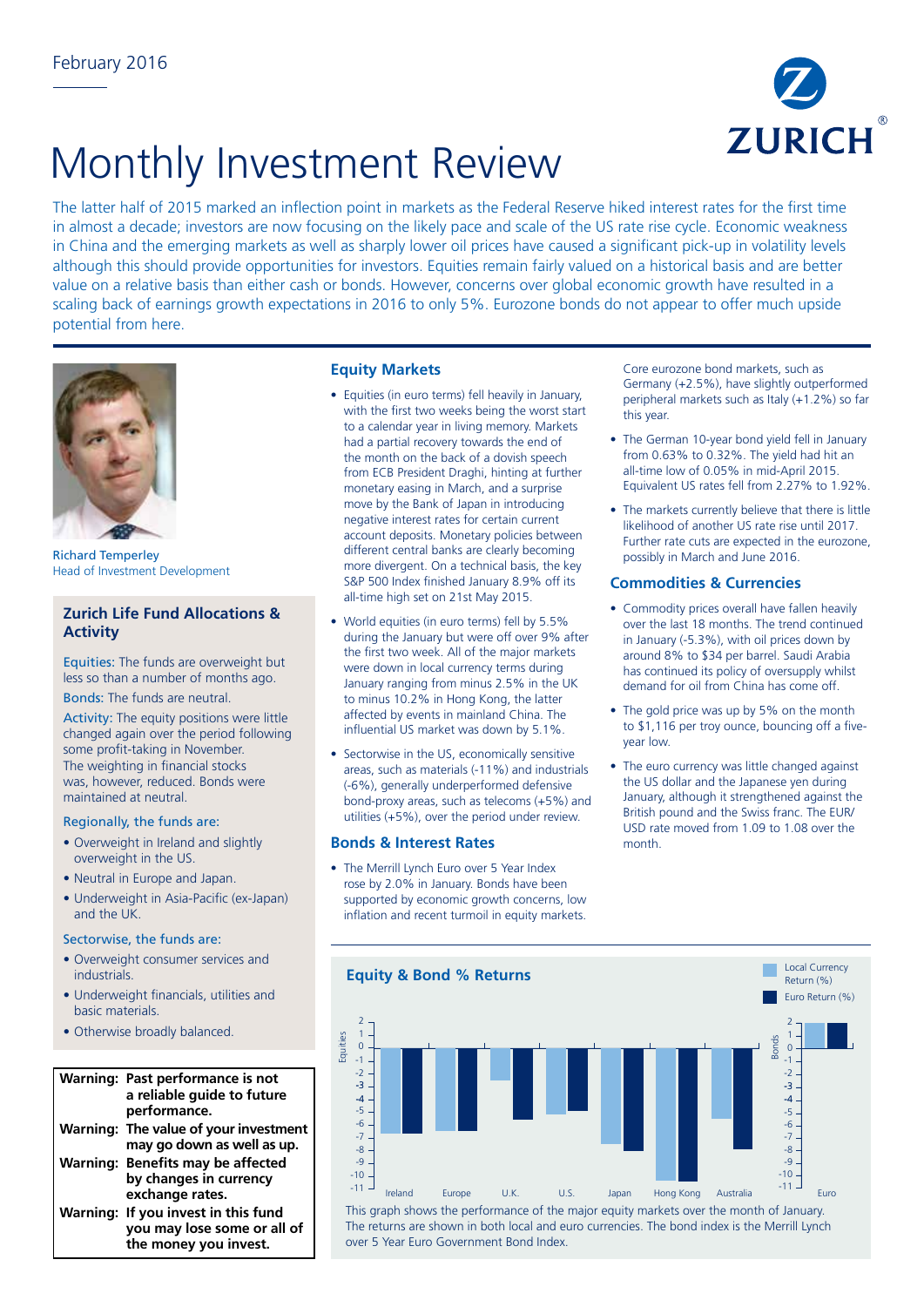#### Zurich Life Annualised Performance to 1st February 2016

|                                                 | <b>Year to</b> |          |          |         | <b>Annualised</b> |                 |          |                        |
|-------------------------------------------------|----------------|----------|----------|---------|-------------------|-----------------|----------|------------------------|
|                                                 | <b>Date</b>    | 1 Year   | 3 Years  | 5 Years | 10 Years          | <b>15 Years</b> | 20 Years | Fund Size $(\epsilon)$ |
| <b>Pathway Multi-Asset Funds</b>                |                |          |          |         |                   |                 |          |                        |
| Pathway 2                                       | $-0.3%$        | $-0.2%$  | N/S      | N/S     | N/S               | N/S             | N/S      | 100,028,666            |
| Pathway <b>B</b>                                | $-1.1%$        | $-0.7%$  | N/S      | N/S     | N/S               | N/S             | N/S      | 308,218,216            |
| Pathway 4                                       | $-2.3%$        | $-1.7%$  | N/S      | N/S     | N/S               | N/S             | N/S      | 314,564,580            |
| Pathway 5                                       | $-4.5%$        | $-4.1%$  | N/S      | N/S     | N/S               | N/S             | N/S      | 95, 131, 197           |
| Pathway 6                                       | $-6.2%$        | $-6.5%$  | N/S      | N/S     | N/S               | N/S             | N/S      | 11,568,381             |
|                                                 |                |          |          |         |                   |                 |          |                        |
| <b>Managed Funds</b>                            |                |          |          |         |                   |                 |          |                        |
| <b>Cautiously Managed</b>                       | $-1.7%$        | 0.9%     | 9.9%     | 9.1%    | N/S               | N/S             | N/S      | 329,815,171            |
| <b>FinEx Sector Average</b>                     | $-2.4%$        | $-3.0%$  | 3.8%     | 3.9%    | 2.4%              | 2.8%            | 4.2%     |                        |
| <b>Balanced</b>                                 | $-3.1%$        | 1.8%     | 12.1%    | 9.7%    | 5.3%              | 5.0%            | 7.8%     | 1,582,799,448          |
| <b>FinEx Sector Average</b>                     | $-4.8%$        | $-3.1%$  | 8.2%     | 6.8%    | 2.7%              | 2.6%            | 6.0%     |                        |
| Performance                                     | $-4.3%$        | 1.3%     | 12.5%    | 9.8%    | 5.0%              | 4.8%            | 7.6%     | 1,227,774,638          |
| Dynamic                                         | $-5.0%$        | 1.4%     | 12.9%    | 9.9%    | 5.1%              | 4.6%            | 7.5%     | 1,493,073,330          |
| <b>FinEx Sector Average</b>                     | $-5.5%$        | $-3.4%$  | 7.9%     | 6.6%    | 2.7%              | 2.6%            | 5.7%     |                        |
| <b>Protected Funds</b>                          |                |          |          |         |                   |                 |          |                        |
| Protected 70                                    | $-3.8%$        | $-1.5%$  | 8.1%     | 5.2%    | N/S               | N/S             | N/S      | 13,259,581             |
| Protected 80                                    | $-2.7%$        | $-1.5%$  | 5.6%     | 3.2%    | N/S               | N/S             | N/S      | 33,398,842             |
| Protected 90                                    | $-1.3%$        | $-1.7%$  | 1.6%     | 0.4%    | N/S               | N/S             | N/S      | 13,947,956             |
|                                                 |                |          |          |         |                   |                 |          |                        |
| <b>Cash Fund</b>                                |                |          |          |         |                   |                 |          |                        |
| Secure                                          | 0.0%           | 0.0%     | 0.0%     | 0.2%    | 1.2%              | 1.7%            | 2.6%     | 386,470,467            |
| Cash Fund                                       | $-0.1%$        | $-0.5%$  | $-0.4%$  | $-0.3%$ | N/S               | N/S             | N/S      |                        |
| <b>FinEx Sector Average</b>                     | 0.0%           | 0.2%     | 0.2%     | 0.3%    | 1.3%              | 1.6%            | 2.3%     |                        |
| <b>Bond Funds</b>                               |                |          |          |         |                   |                 |          |                        |
| Global Corporate Bond (JP Morgan)*              | $-0.4%$        | $-3.2%$  | 2.1%     | N/S     | N/S               | N/S             | N/S      | 4,166,500,000          |
| Global Government Bond (JP Morgan)*             | 1.5%           | 0.0%     | 3.2%     | N/S     | N/S               | N/S             | N/S      | 439,700,000            |
| Indexed Eurozone Government Bond (BlackRock)    | 1.3%           | 0.4%     | 5.9%     | N/S     | N/S               | N/S             | N/S      | 6,870,190              |
| <b>Active Fixed Income</b>                      | 2.9%           | 0.8%     | 8.9%     | 9.1%    | 6.1%              | 6.6%            | 8.0%     | 188,475,732            |
| Inflation-Linked Bond                           | 0.6%           | $-1.5%$  | 0.7%     | 1.7%    | N/S               | N/S             | N/S      | 5,420,496              |
| Long Bond                                       | 4.1%           | 0.1%     | 11.7%    | 11.1%   | 6.6%              | N/S             | N/S      | 64,089,816             |
| Global Real Return (PIMCO)*                     | 0.7%           | $-5.2%$  | $-0.5%$  | N/S     | N/S               | N/S             | N/S      | 2,600,000,000          |
| Emerging Local Currency Debt (Pictet)*          | 0.5%           | $-10.8%$ | $-4.1%$  | N/S     | N/S               | N/S             | N/S      | 4,339,147,663          |
| <b>FinEx Sector Average</b>                     | 0.7%           | $-1.7%$  | 5.1%     | 5.7%    | 3.8%              | 4.6%            | 5.9%     |                        |
|                                                 |                |          |          |         |                   |                 |          |                        |
| <b>Absolute Return/Diversified Assets Funds</b> |                |          |          |         |                   |                 |          |                        |
| Global Targeted Returns Fund (Invesco)*         | 0.2%           | $-2.4%$  | N/S      | N/S     | N/S               | N/S             | N/S      | 2,290,000,000          |
| Income Opportunity (JP Morgan)*                 | $-1.1%$        | $-4.4%$  | $-1.3%$  | N/S     | N/S               | N/S             | N/S      | 6,866,600,000          |
| Dynamic Diversified Growth (BlackRock)          | $-2.0%$        | $-4.3%$  | 2.0%     | N/S     | N/S               | N/S             | N/S      | 20,286,670             |
| <b>Diversified Assets</b>                       | $-2.8%$        | $-7.5%$  | 3.9%     | 4.4%    | N/S               | N/S             | N/S      | 13,072,832             |
| <b>Active Asset Allocation</b>                  | $-2.8%$        | $-2.2%$  | 6.8%     | 5.9%    | N/S               | N/S             | N/S      | 167,021,220            |
| <b>Commodity Funds</b>                          |                |          |          |         |                   |                 |          |                        |
| Gold                                            | 5.5%           | $-9.9%$  | $-6.3%$  | 0.4%    | N/S               | N/S             | N/S      | 39,460,937             |
| Earth Resources                                 | $-6.6%$        | $-20.5%$ | $-9.2%$  | $-9.8%$ | N/S               | N/S             | N/S      | 5,330,571              |
| <b>Global Commodities</b>                       | $-2.2%$        | $-20.0%$ | $-13.8%$ | $-8.6%$ | $-9.0%$           | N/S             | N/S      | 11,644,160             |
| CommoditiesPLUS Strategy (PIMCO)*               | $-2.8%$        | $-27.1%$ | $-20.2%$ | N/S     | N/S               | N/S             | N/S      | 404,700,000            |
| <b>Green Resources</b>                          | $-11.7%$       | $-10.4%$ | 8.1%     | $-6.0%$ | N/S               | N/S             | N/S      | 3,791,273              |
|                                                 |                |          |          |         |                   |                 |          |                        |
| <b>Equity Funds (Global)</b>                    |                |          |          |         |                   |                 |          |                        |
| 5 Star 5                                        | $-4.9%$        | 4.1%     | 12.6%    | 9.5%    | 4.0%              | 5.6%            | N/S      | 205,942,257            |
| <b>International Equity</b>                     | $-5.5%$        | 0.0%     | 13.4%    | 10.3%   | 5.5%              | 4.0%            | N/S      | 199, 383, 149          |
| Global Select (Threadneedle)                    | $-5.7%$        | 2.5%     | 13.6%    | 10.3%   | 5.3%              | 3.7%            | N/S      | 7,368,164              |
| Global Equity (MFS Meridian)*                   | $-3.3%$        | $-1.9%$  | N/S      | N/S     | N/S               | N/S             | N/S      | 4,926,035,958          |
| Indexed Global Equity (BlackRock)               | $-7.1%$        | $-4.3%$  | 12.9%    | N/S     | N/S               | N/S             | N/S      | 78,372,351             |
| <b>FinEx Sector Average</b>                     | $-7.4%$        | $-5.2%$  | 9.3%     | 7.7%    | 3.4%              | 1.8%            | 6.4%     |                        |

#### **Source: Financial Express as at 01/02/2016**

The Financial Express sector averages shown are the average of all funds in each of the Financial Express sectors in the individual pensions category.

**Annual management charges (AMC) apply. The fund returns shown are net of the AMC deducted by Zurich Life in our unit prices. The fund returns are based on an investment in the funds and do not represent the returns achieved by individual policies linked to the funds. These fund returns may be before the full AMC is applied to a policy. The actual returns on policies linked to the specified fund will be lower because of the effects of charges and in some cases a higher management charge.**

\* External fund size: Where external funds have been on the Zurich platform for less than two years, we have used the fund size of the underlying external fund. N/S = Not Started.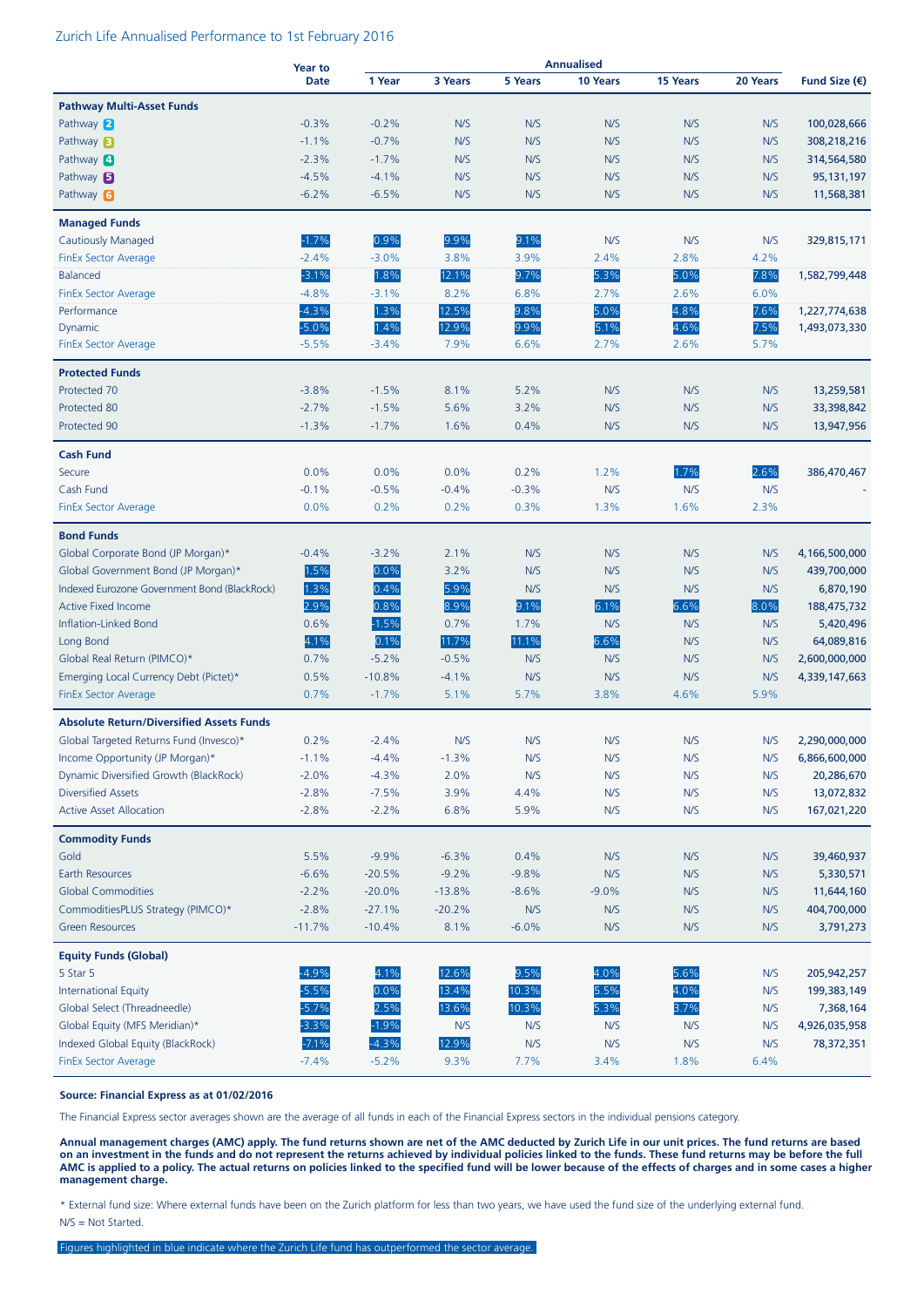| <b>Date</b><br>1 Year<br>3 Years<br><b>5 Years</b><br>10 Years<br>15 Years<br>20 Years<br>Fund Size $(\epsilon)$<br><b>Equity Funds (European)</b><br>$-3.5%$<br>5.2%<br>Euro Markets Fund (BlackRock)*<br>N/S<br>N/S<br>N/S<br>N/S<br>N/S<br>3,514,750,000<br>$-4.8%$<br>3.8%<br>13.2%<br>12.1%<br>5.4%<br>N/S<br>N/S<br>109,413,923<br>5 Star 5 Europe<br>$-1.9%$<br>2.0%<br>12.5%<br>5.5%<br>13.4%<br>7.6%<br>N/S<br>European Select (Threadneedle)<br>15,814,771<br>$-6.1%$<br>10.0%<br>N/S<br>N/S<br>Small Cap Europe (Pictet)*<br>N/S<br>N/S<br>N/S<br>324,521,389<br>$-7.9%$<br>$-1.3%$<br>9.7%<br>7.5%<br>3.8%<br>2.6%<br>7.6%<br><b>FinEx Sector Average</b><br><b>Equity Funds (Eurozone)</b><br>$-6.2%$<br>$-2.8%$<br>10.0%<br>7.3%<br><b>Eurozone Equity</b><br>5.3%<br>N/S<br>N/S<br>75,558,479<br>$-7.0%$<br>$-3.9%$<br>8.8%<br>6.4%<br>3.4%<br>Europe ex-UK Index (BlackRock)<br>N/S<br>N/S<br>2,790,826<br>$-6.4%$<br>$-7.2%$<br>7.4%<br>N/S<br>N/S<br>N/S<br>2,167,222<br>Indexed Eurozone Equity (BlackRock)<br>N/S<br><b>FinEx Sector Average</b><br>$-7.6%$<br>$-3.6%$<br>8.5%<br>5.9%<br>1.8%<br>1.5%<br>6.0%<br><b>Equity Funds (Irish)</b><br>$-4.3%$<br>26.0%<br>25.7%<br>21.3%<br>2.2%<br>N/S<br><b>Irish Equity</b><br>N/S<br>19,799,385<br>$-7.8%$<br>14.4%<br>17.1%<br>0.0%<br>2.4%<br>6.9%<br>20.4%<br>FinEx Sector Average<br><b>Equity Funds (American)</b><br>$-3.7%$<br>19.4%<br>13.7%<br>7.2%<br>5 Star 5 Americas<br>5.7%<br>N/S<br>N/S<br>59,108,570<br>1.4%<br>$-5.3%$<br>16.2%<br>14.1%<br>7.0%<br>2.6%<br>American Select (Threadneedle)<br>N/S<br>12,085,594<br>$-8.8%$<br>$-5.1%$<br>14.6%<br>12.7%<br>5.9%<br>2.3%<br>6.0%<br><b>FinEx Sector Average</b><br><b>Equity Fund (UK)</b><br>$-9.0%$<br>UK Growth (M&G)*<br>$-8.3%$<br>N/S<br>N/S<br>N/S<br>N/S<br>N/S<br>723,790,000<br>$-6.1%$<br>$-8.9%$<br>5.7%<br>6.1%<br>UK Index (BlackRock)<br>2.8%<br>N/S<br>N/S<br>2,259,282<br><b>FinEx Sector Average</b><br>$-8.2%$<br>$-7.7%$<br>5.5%<br>6.1%<br>2.9%<br>1.5%<br>4.9%<br><b>Equity Funds (Far East Asia)</b><br>$-6.7%$<br>$-9.1%$<br>3.4%<br>3.5%<br>2.9%<br>N/S<br>N/S<br>5 Star 5 Asia Pacific<br>69,322,345<br>$-7.1%$<br>$-13.3%$<br>2.0%<br>3.1%<br>Asia Pacific Equity<br>N/S<br>N/S<br>N/S<br>6,238,041<br>$-9.4%$<br>$-17.9%$<br>$-0.5%$<br>0.7%<br>4.4%<br>4.2%<br><b>FinEx Sector Average</b><br>3.2%<br><b>Equity Funds (Japan)</b><br>6.9%<br>$-7.6%$<br>1.3%<br>13.3%<br>0.1%<br>Japan Index (BlackRock)<br>N/S<br>N/S<br>4,328,925<br><b>FinEx Sector Average</b><br>$-8.6%$<br>$-1.1%$<br>11.4%<br>6.2%<br>$-0.9%$<br>$-0.1%$<br>0.4%<br><b>Equity Funds (High Yield)</b><br>$-6.1%$<br>11.5%<br>10.8%<br>4.5%<br>Dividend Growth<br>$-5.3%$<br>N/S<br>N/S<br>186, 140, 337<br>$-4.5%$<br>N/S<br>Global Dividend (M&G)*<br>$-9.8%$<br>N/S<br>N/S<br>N/S<br>N/S<br>6,162,980,000<br>7.7%<br>5.8%<br>$-7.4%$<br>$-5.2%$<br>9.3%<br>3.4%<br>1.8%<br><b>FinEx Sector Average</b><br><b>Equity Funds (Emerging Market)</b><br>$-5.1%$<br>$-17.5%$<br>1.8%<br>5.6%<br>N/S<br>N/S<br>N/S<br>12,427,930<br><b>India Equity</b><br>$-21.2%$<br>N/S<br>Emerging Markets Opportunities (JP Morgan)*<br>$-5.6%$<br>N/S<br>N/S<br>N/S<br>N/S<br>2,019,800,000<br>$-23.0%$<br>N/S<br><b>FinEx Sector Average</b><br>$-9.2%$<br>$-3.7%$<br>$-3.4%$<br>2.2%<br>4.5%<br><b>Equity Funds (Specialist)</b><br>$-6.5%$<br>8.1%<br>25.8%<br>19.3%<br>11.1%<br>Top Tech 100<br>N/S<br>N/S<br>29,826,323<br>$-10.0%$<br>0.0%<br>0.5%<br>$-1.0%$<br><b>FinEx Sector Average</b><br>$-6.9%$<br>1.7%<br>2.8%<br><b>Property Funds</b><br>15.4%<br>Fund of REITs<br>$-6.3%$<br>N/S<br>N/S<br>N/S<br>15,605,797<br>N/S<br>N/S<br>9.1%<br>European (Ex-UK) Property<br>$-3.2%$<br>$-1.9%$<br>12.9%<br>N/S<br>N/S<br>N/S<br>47,930,072<br>9.6%<br>N/S<br>$-2.2%$<br>N/S<br>N/S<br>N/S<br>440,000,000<br>Global Property Equities (Henderson Horizon)*<br>$-2.6%$<br>5.3%<br>$-4.5%$<br>2.4%<br>N/S<br>N/S<br>N/S<br>23, 197, 585<br><b>Australasia Property</b><br>$-12.4%$<br>$-1.7%$<br>3.6%<br>8.7%<br>5.2%<br><b>FinEx Sector Average</b><br>$-1.4%$<br>2.4%<br>7.1%<br><b>Funds Closed to New Business</b><br><b>Eurozone Property</b><br>$-0.3%$<br>12.5%<br>8.5%<br>$-4.0%$<br>3.4%<br>N/S<br>N/S<br>22,234,842<br>Global Emerging Markets Equity (Aberdeen)*<br>$-2.3%$<br>$-16.2%$<br>$-2.8%$<br>N/S<br>N/S<br>N/S<br>N/S<br>5,737,887,011 |  | <b>Year to</b> | <b>Annualised</b> |  |  |  |  |  |  |
|------------------------------------------------------------------------------------------------------------------------------------------------------------------------------------------------------------------------------------------------------------------------------------------------------------------------------------------------------------------------------------------------------------------------------------------------------------------------------------------------------------------------------------------------------------------------------------------------------------------------------------------------------------------------------------------------------------------------------------------------------------------------------------------------------------------------------------------------------------------------------------------------------------------------------------------------------------------------------------------------------------------------------------------------------------------------------------------------------------------------------------------------------------------------------------------------------------------------------------------------------------------------------------------------------------------------------------------------------------------------------------------------------------------------------------------------------------------------------------------------------------------------------------------------------------------------------------------------------------------------------------------------------------------------------------------------------------------------------------------------------------------------------------------------------------------------------------------------------------------------------------------------------------------------------------------------------------------------------------------------------------------------------------------------------------------------------------------------------------------------------------------------------------------------------------------------------------------------------------------------------------------------------------------------------------------------------------------------------------------------------------------------------------------------------------------------------------------------------------------------------------------------------------------------------------------------------------------------------------------------------------------------------------------------------------------------------------------------------------------------------------------------------------------------------------------------------------------------------------------------------------------------------------------------------------------------------------------------------------------------------------------------------------------------------------------------------------------------------------------------------------------------------------------------------------------------------------------------------------------------------------------------------------------------------------------------------------------------------------------------------------------------------------------------------------------------------------------------------------------------------------------------------------------------------------------------------------------------------------------------------------------------------------------------------------------------------------------------------------------------------------------------------------------------------------------------------------------------------------------------------------------------------------------------------------------------------------------------------------------------------------------------------------------------------------------------------------------------------------------------------------------------------------------------------------------------------------------------------------------------------------------------------------------------------------------------------------------------------------------------------------------|--|----------------|-------------------|--|--|--|--|--|--|
|                                                                                                                                                                                                                                                                                                                                                                                                                                                                                                                                                                                                                                                                                                                                                                                                                                                                                                                                                                                                                                                                                                                                                                                                                                                                                                                                                                                                                                                                                                                                                                                                                                                                                                                                                                                                                                                                                                                                                                                                                                                                                                                                                                                                                                                                                                                                                                                                                                                                                                                                                                                                                                                                                                                                                                                                                                                                                                                                                                                                                                                                                                                                                                                                                                                                                                                                                                                                                                                                                                                                                                                                                                                                                                                                                                                                                                                                                                                                                                                                                                                                                                                                                                                                                                                                                                                                                                                          |  |                |                   |  |  |  |  |  |  |
|                                                                                                                                                                                                                                                                                                                                                                                                                                                                                                                                                                                                                                                                                                                                                                                                                                                                                                                                                                                                                                                                                                                                                                                                                                                                                                                                                                                                                                                                                                                                                                                                                                                                                                                                                                                                                                                                                                                                                                                                                                                                                                                                                                                                                                                                                                                                                                                                                                                                                                                                                                                                                                                                                                                                                                                                                                                                                                                                                                                                                                                                                                                                                                                                                                                                                                                                                                                                                                                                                                                                                                                                                                                                                                                                                                                                                                                                                                                                                                                                                                                                                                                                                                                                                                                                                                                                                                                          |  |                |                   |  |  |  |  |  |  |
|                                                                                                                                                                                                                                                                                                                                                                                                                                                                                                                                                                                                                                                                                                                                                                                                                                                                                                                                                                                                                                                                                                                                                                                                                                                                                                                                                                                                                                                                                                                                                                                                                                                                                                                                                                                                                                                                                                                                                                                                                                                                                                                                                                                                                                                                                                                                                                                                                                                                                                                                                                                                                                                                                                                                                                                                                                                                                                                                                                                                                                                                                                                                                                                                                                                                                                                                                                                                                                                                                                                                                                                                                                                                                                                                                                                                                                                                                                                                                                                                                                                                                                                                                                                                                                                                                                                                                                                          |  |                |                   |  |  |  |  |  |  |
|                                                                                                                                                                                                                                                                                                                                                                                                                                                                                                                                                                                                                                                                                                                                                                                                                                                                                                                                                                                                                                                                                                                                                                                                                                                                                                                                                                                                                                                                                                                                                                                                                                                                                                                                                                                                                                                                                                                                                                                                                                                                                                                                                                                                                                                                                                                                                                                                                                                                                                                                                                                                                                                                                                                                                                                                                                                                                                                                                                                                                                                                                                                                                                                                                                                                                                                                                                                                                                                                                                                                                                                                                                                                                                                                                                                                                                                                                                                                                                                                                                                                                                                                                                                                                                                                                                                                                                                          |  |                |                   |  |  |  |  |  |  |
|                                                                                                                                                                                                                                                                                                                                                                                                                                                                                                                                                                                                                                                                                                                                                                                                                                                                                                                                                                                                                                                                                                                                                                                                                                                                                                                                                                                                                                                                                                                                                                                                                                                                                                                                                                                                                                                                                                                                                                                                                                                                                                                                                                                                                                                                                                                                                                                                                                                                                                                                                                                                                                                                                                                                                                                                                                                                                                                                                                                                                                                                                                                                                                                                                                                                                                                                                                                                                                                                                                                                                                                                                                                                                                                                                                                                                                                                                                                                                                                                                                                                                                                                                                                                                                                                                                                                                                                          |  |                |                   |  |  |  |  |  |  |
|                                                                                                                                                                                                                                                                                                                                                                                                                                                                                                                                                                                                                                                                                                                                                                                                                                                                                                                                                                                                                                                                                                                                                                                                                                                                                                                                                                                                                                                                                                                                                                                                                                                                                                                                                                                                                                                                                                                                                                                                                                                                                                                                                                                                                                                                                                                                                                                                                                                                                                                                                                                                                                                                                                                                                                                                                                                                                                                                                                                                                                                                                                                                                                                                                                                                                                                                                                                                                                                                                                                                                                                                                                                                                                                                                                                                                                                                                                                                                                                                                                                                                                                                                                                                                                                                                                                                                                                          |  |                |                   |  |  |  |  |  |  |
|                                                                                                                                                                                                                                                                                                                                                                                                                                                                                                                                                                                                                                                                                                                                                                                                                                                                                                                                                                                                                                                                                                                                                                                                                                                                                                                                                                                                                                                                                                                                                                                                                                                                                                                                                                                                                                                                                                                                                                                                                                                                                                                                                                                                                                                                                                                                                                                                                                                                                                                                                                                                                                                                                                                                                                                                                                                                                                                                                                                                                                                                                                                                                                                                                                                                                                                                                                                                                                                                                                                                                                                                                                                                                                                                                                                                                                                                                                                                                                                                                                                                                                                                                                                                                                                                                                                                                                                          |  |                |                   |  |  |  |  |  |  |
|                                                                                                                                                                                                                                                                                                                                                                                                                                                                                                                                                                                                                                                                                                                                                                                                                                                                                                                                                                                                                                                                                                                                                                                                                                                                                                                                                                                                                                                                                                                                                                                                                                                                                                                                                                                                                                                                                                                                                                                                                                                                                                                                                                                                                                                                                                                                                                                                                                                                                                                                                                                                                                                                                                                                                                                                                                                                                                                                                                                                                                                                                                                                                                                                                                                                                                                                                                                                                                                                                                                                                                                                                                                                                                                                                                                                                                                                                                                                                                                                                                                                                                                                                                                                                                                                                                                                                                                          |  |                |                   |  |  |  |  |  |  |
|                                                                                                                                                                                                                                                                                                                                                                                                                                                                                                                                                                                                                                                                                                                                                                                                                                                                                                                                                                                                                                                                                                                                                                                                                                                                                                                                                                                                                                                                                                                                                                                                                                                                                                                                                                                                                                                                                                                                                                                                                                                                                                                                                                                                                                                                                                                                                                                                                                                                                                                                                                                                                                                                                                                                                                                                                                                                                                                                                                                                                                                                                                                                                                                                                                                                                                                                                                                                                                                                                                                                                                                                                                                                                                                                                                                                                                                                                                                                                                                                                                                                                                                                                                                                                                                                                                                                                                                          |  |                |                   |  |  |  |  |  |  |
|                                                                                                                                                                                                                                                                                                                                                                                                                                                                                                                                                                                                                                                                                                                                                                                                                                                                                                                                                                                                                                                                                                                                                                                                                                                                                                                                                                                                                                                                                                                                                                                                                                                                                                                                                                                                                                                                                                                                                                                                                                                                                                                                                                                                                                                                                                                                                                                                                                                                                                                                                                                                                                                                                                                                                                                                                                                                                                                                                                                                                                                                                                                                                                                                                                                                                                                                                                                                                                                                                                                                                                                                                                                                                                                                                                                                                                                                                                                                                                                                                                                                                                                                                                                                                                                                                                                                                                                          |  |                |                   |  |  |  |  |  |  |
|                                                                                                                                                                                                                                                                                                                                                                                                                                                                                                                                                                                                                                                                                                                                                                                                                                                                                                                                                                                                                                                                                                                                                                                                                                                                                                                                                                                                                                                                                                                                                                                                                                                                                                                                                                                                                                                                                                                                                                                                                                                                                                                                                                                                                                                                                                                                                                                                                                                                                                                                                                                                                                                                                                                                                                                                                                                                                                                                                                                                                                                                                                                                                                                                                                                                                                                                                                                                                                                                                                                                                                                                                                                                                                                                                                                                                                                                                                                                                                                                                                                                                                                                                                                                                                                                                                                                                                                          |  |                |                   |  |  |  |  |  |  |
|                                                                                                                                                                                                                                                                                                                                                                                                                                                                                                                                                                                                                                                                                                                                                                                                                                                                                                                                                                                                                                                                                                                                                                                                                                                                                                                                                                                                                                                                                                                                                                                                                                                                                                                                                                                                                                                                                                                                                                                                                                                                                                                                                                                                                                                                                                                                                                                                                                                                                                                                                                                                                                                                                                                                                                                                                                                                                                                                                                                                                                                                                                                                                                                                                                                                                                                                                                                                                                                                                                                                                                                                                                                                                                                                                                                                                                                                                                                                                                                                                                                                                                                                                                                                                                                                                                                                                                                          |  |                |                   |  |  |  |  |  |  |
|                                                                                                                                                                                                                                                                                                                                                                                                                                                                                                                                                                                                                                                                                                                                                                                                                                                                                                                                                                                                                                                                                                                                                                                                                                                                                                                                                                                                                                                                                                                                                                                                                                                                                                                                                                                                                                                                                                                                                                                                                                                                                                                                                                                                                                                                                                                                                                                                                                                                                                                                                                                                                                                                                                                                                                                                                                                                                                                                                                                                                                                                                                                                                                                                                                                                                                                                                                                                                                                                                                                                                                                                                                                                                                                                                                                                                                                                                                                                                                                                                                                                                                                                                                                                                                                                                                                                                                                          |  |                |                   |  |  |  |  |  |  |
|                                                                                                                                                                                                                                                                                                                                                                                                                                                                                                                                                                                                                                                                                                                                                                                                                                                                                                                                                                                                                                                                                                                                                                                                                                                                                                                                                                                                                                                                                                                                                                                                                                                                                                                                                                                                                                                                                                                                                                                                                                                                                                                                                                                                                                                                                                                                                                                                                                                                                                                                                                                                                                                                                                                                                                                                                                                                                                                                                                                                                                                                                                                                                                                                                                                                                                                                                                                                                                                                                                                                                                                                                                                                                                                                                                                                                                                                                                                                                                                                                                                                                                                                                                                                                                                                                                                                                                                          |  |                |                   |  |  |  |  |  |  |
|                                                                                                                                                                                                                                                                                                                                                                                                                                                                                                                                                                                                                                                                                                                                                                                                                                                                                                                                                                                                                                                                                                                                                                                                                                                                                                                                                                                                                                                                                                                                                                                                                                                                                                                                                                                                                                                                                                                                                                                                                                                                                                                                                                                                                                                                                                                                                                                                                                                                                                                                                                                                                                                                                                                                                                                                                                                                                                                                                                                                                                                                                                                                                                                                                                                                                                                                                                                                                                                                                                                                                                                                                                                                                                                                                                                                                                                                                                                                                                                                                                                                                                                                                                                                                                                                                                                                                                                          |  |                |                   |  |  |  |  |  |  |
|                                                                                                                                                                                                                                                                                                                                                                                                                                                                                                                                                                                                                                                                                                                                                                                                                                                                                                                                                                                                                                                                                                                                                                                                                                                                                                                                                                                                                                                                                                                                                                                                                                                                                                                                                                                                                                                                                                                                                                                                                                                                                                                                                                                                                                                                                                                                                                                                                                                                                                                                                                                                                                                                                                                                                                                                                                                                                                                                                                                                                                                                                                                                                                                                                                                                                                                                                                                                                                                                                                                                                                                                                                                                                                                                                                                                                                                                                                                                                                                                                                                                                                                                                                                                                                                                                                                                                                                          |  |                |                   |  |  |  |  |  |  |
|                                                                                                                                                                                                                                                                                                                                                                                                                                                                                                                                                                                                                                                                                                                                                                                                                                                                                                                                                                                                                                                                                                                                                                                                                                                                                                                                                                                                                                                                                                                                                                                                                                                                                                                                                                                                                                                                                                                                                                                                                                                                                                                                                                                                                                                                                                                                                                                                                                                                                                                                                                                                                                                                                                                                                                                                                                                                                                                                                                                                                                                                                                                                                                                                                                                                                                                                                                                                                                                                                                                                                                                                                                                                                                                                                                                                                                                                                                                                                                                                                                                                                                                                                                                                                                                                                                                                                                                          |  |                |                   |  |  |  |  |  |  |
|                                                                                                                                                                                                                                                                                                                                                                                                                                                                                                                                                                                                                                                                                                                                                                                                                                                                                                                                                                                                                                                                                                                                                                                                                                                                                                                                                                                                                                                                                                                                                                                                                                                                                                                                                                                                                                                                                                                                                                                                                                                                                                                                                                                                                                                                                                                                                                                                                                                                                                                                                                                                                                                                                                                                                                                                                                                                                                                                                                                                                                                                                                                                                                                                                                                                                                                                                                                                                                                                                                                                                                                                                                                                                                                                                                                                                                                                                                                                                                                                                                                                                                                                                                                                                                                                                                                                                                                          |  |                |                   |  |  |  |  |  |  |
|                                                                                                                                                                                                                                                                                                                                                                                                                                                                                                                                                                                                                                                                                                                                                                                                                                                                                                                                                                                                                                                                                                                                                                                                                                                                                                                                                                                                                                                                                                                                                                                                                                                                                                                                                                                                                                                                                                                                                                                                                                                                                                                                                                                                                                                                                                                                                                                                                                                                                                                                                                                                                                                                                                                                                                                                                                                                                                                                                                                                                                                                                                                                                                                                                                                                                                                                                                                                                                                                                                                                                                                                                                                                                                                                                                                                                                                                                                                                                                                                                                                                                                                                                                                                                                                                                                                                                                                          |  |                |                   |  |  |  |  |  |  |
|                                                                                                                                                                                                                                                                                                                                                                                                                                                                                                                                                                                                                                                                                                                                                                                                                                                                                                                                                                                                                                                                                                                                                                                                                                                                                                                                                                                                                                                                                                                                                                                                                                                                                                                                                                                                                                                                                                                                                                                                                                                                                                                                                                                                                                                                                                                                                                                                                                                                                                                                                                                                                                                                                                                                                                                                                                                                                                                                                                                                                                                                                                                                                                                                                                                                                                                                                                                                                                                                                                                                                                                                                                                                                                                                                                                                                                                                                                                                                                                                                                                                                                                                                                                                                                                                                                                                                                                          |  |                |                   |  |  |  |  |  |  |
|                                                                                                                                                                                                                                                                                                                                                                                                                                                                                                                                                                                                                                                                                                                                                                                                                                                                                                                                                                                                                                                                                                                                                                                                                                                                                                                                                                                                                                                                                                                                                                                                                                                                                                                                                                                                                                                                                                                                                                                                                                                                                                                                                                                                                                                                                                                                                                                                                                                                                                                                                                                                                                                                                                                                                                                                                                                                                                                                                                                                                                                                                                                                                                                                                                                                                                                                                                                                                                                                                                                                                                                                                                                                                                                                                                                                                                                                                                                                                                                                                                                                                                                                                                                                                                                                                                                                                                                          |  |                |                   |  |  |  |  |  |  |
|                                                                                                                                                                                                                                                                                                                                                                                                                                                                                                                                                                                                                                                                                                                                                                                                                                                                                                                                                                                                                                                                                                                                                                                                                                                                                                                                                                                                                                                                                                                                                                                                                                                                                                                                                                                                                                                                                                                                                                                                                                                                                                                                                                                                                                                                                                                                                                                                                                                                                                                                                                                                                                                                                                                                                                                                                                                                                                                                                                                                                                                                                                                                                                                                                                                                                                                                                                                                                                                                                                                                                                                                                                                                                                                                                                                                                                                                                                                                                                                                                                                                                                                                                                                                                                                                                                                                                                                          |  |                |                   |  |  |  |  |  |  |
|                                                                                                                                                                                                                                                                                                                                                                                                                                                                                                                                                                                                                                                                                                                                                                                                                                                                                                                                                                                                                                                                                                                                                                                                                                                                                                                                                                                                                                                                                                                                                                                                                                                                                                                                                                                                                                                                                                                                                                                                                                                                                                                                                                                                                                                                                                                                                                                                                                                                                                                                                                                                                                                                                                                                                                                                                                                                                                                                                                                                                                                                                                                                                                                                                                                                                                                                                                                                                                                                                                                                                                                                                                                                                                                                                                                                                                                                                                                                                                                                                                                                                                                                                                                                                                                                                                                                                                                          |  |                |                   |  |  |  |  |  |  |
|                                                                                                                                                                                                                                                                                                                                                                                                                                                                                                                                                                                                                                                                                                                                                                                                                                                                                                                                                                                                                                                                                                                                                                                                                                                                                                                                                                                                                                                                                                                                                                                                                                                                                                                                                                                                                                                                                                                                                                                                                                                                                                                                                                                                                                                                                                                                                                                                                                                                                                                                                                                                                                                                                                                                                                                                                                                                                                                                                                                                                                                                                                                                                                                                                                                                                                                                                                                                                                                                                                                                                                                                                                                                                                                                                                                                                                                                                                                                                                                                                                                                                                                                                                                                                                                                                                                                                                                          |  |                |                   |  |  |  |  |  |  |
|                                                                                                                                                                                                                                                                                                                                                                                                                                                                                                                                                                                                                                                                                                                                                                                                                                                                                                                                                                                                                                                                                                                                                                                                                                                                                                                                                                                                                                                                                                                                                                                                                                                                                                                                                                                                                                                                                                                                                                                                                                                                                                                                                                                                                                                                                                                                                                                                                                                                                                                                                                                                                                                                                                                                                                                                                                                                                                                                                                                                                                                                                                                                                                                                                                                                                                                                                                                                                                                                                                                                                                                                                                                                                                                                                                                                                                                                                                                                                                                                                                                                                                                                                                                                                                                                                                                                                                                          |  |                |                   |  |  |  |  |  |  |
|                                                                                                                                                                                                                                                                                                                                                                                                                                                                                                                                                                                                                                                                                                                                                                                                                                                                                                                                                                                                                                                                                                                                                                                                                                                                                                                                                                                                                                                                                                                                                                                                                                                                                                                                                                                                                                                                                                                                                                                                                                                                                                                                                                                                                                                                                                                                                                                                                                                                                                                                                                                                                                                                                                                                                                                                                                                                                                                                                                                                                                                                                                                                                                                                                                                                                                                                                                                                                                                                                                                                                                                                                                                                                                                                                                                                                                                                                                                                                                                                                                                                                                                                                                                                                                                                                                                                                                                          |  |                |                   |  |  |  |  |  |  |
|                                                                                                                                                                                                                                                                                                                                                                                                                                                                                                                                                                                                                                                                                                                                                                                                                                                                                                                                                                                                                                                                                                                                                                                                                                                                                                                                                                                                                                                                                                                                                                                                                                                                                                                                                                                                                                                                                                                                                                                                                                                                                                                                                                                                                                                                                                                                                                                                                                                                                                                                                                                                                                                                                                                                                                                                                                                                                                                                                                                                                                                                                                                                                                                                                                                                                                                                                                                                                                                                                                                                                                                                                                                                                                                                                                                                                                                                                                                                                                                                                                                                                                                                                                                                                                                                                                                                                                                          |  |                |                   |  |  |  |  |  |  |
|                                                                                                                                                                                                                                                                                                                                                                                                                                                                                                                                                                                                                                                                                                                                                                                                                                                                                                                                                                                                                                                                                                                                                                                                                                                                                                                                                                                                                                                                                                                                                                                                                                                                                                                                                                                                                                                                                                                                                                                                                                                                                                                                                                                                                                                                                                                                                                                                                                                                                                                                                                                                                                                                                                                                                                                                                                                                                                                                                                                                                                                                                                                                                                                                                                                                                                                                                                                                                                                                                                                                                                                                                                                                                                                                                                                                                                                                                                                                                                                                                                                                                                                                                                                                                                                                                                                                                                                          |  |                |                   |  |  |  |  |  |  |
|                                                                                                                                                                                                                                                                                                                                                                                                                                                                                                                                                                                                                                                                                                                                                                                                                                                                                                                                                                                                                                                                                                                                                                                                                                                                                                                                                                                                                                                                                                                                                                                                                                                                                                                                                                                                                                                                                                                                                                                                                                                                                                                                                                                                                                                                                                                                                                                                                                                                                                                                                                                                                                                                                                                                                                                                                                                                                                                                                                                                                                                                                                                                                                                                                                                                                                                                                                                                                                                                                                                                                                                                                                                                                                                                                                                                                                                                                                                                                                                                                                                                                                                                                                                                                                                                                                                                                                                          |  |                |                   |  |  |  |  |  |  |
|                                                                                                                                                                                                                                                                                                                                                                                                                                                                                                                                                                                                                                                                                                                                                                                                                                                                                                                                                                                                                                                                                                                                                                                                                                                                                                                                                                                                                                                                                                                                                                                                                                                                                                                                                                                                                                                                                                                                                                                                                                                                                                                                                                                                                                                                                                                                                                                                                                                                                                                                                                                                                                                                                                                                                                                                                                                                                                                                                                                                                                                                                                                                                                                                                                                                                                                                                                                                                                                                                                                                                                                                                                                                                                                                                                                                                                                                                                                                                                                                                                                                                                                                                                                                                                                                                                                                                                                          |  |                |                   |  |  |  |  |  |  |
|                                                                                                                                                                                                                                                                                                                                                                                                                                                                                                                                                                                                                                                                                                                                                                                                                                                                                                                                                                                                                                                                                                                                                                                                                                                                                                                                                                                                                                                                                                                                                                                                                                                                                                                                                                                                                                                                                                                                                                                                                                                                                                                                                                                                                                                                                                                                                                                                                                                                                                                                                                                                                                                                                                                                                                                                                                                                                                                                                                                                                                                                                                                                                                                                                                                                                                                                                                                                                                                                                                                                                                                                                                                                                                                                                                                                                                                                                                                                                                                                                                                                                                                                                                                                                                                                                                                                                                                          |  |                |                   |  |  |  |  |  |  |
|                                                                                                                                                                                                                                                                                                                                                                                                                                                                                                                                                                                                                                                                                                                                                                                                                                                                                                                                                                                                                                                                                                                                                                                                                                                                                                                                                                                                                                                                                                                                                                                                                                                                                                                                                                                                                                                                                                                                                                                                                                                                                                                                                                                                                                                                                                                                                                                                                                                                                                                                                                                                                                                                                                                                                                                                                                                                                                                                                                                                                                                                                                                                                                                                                                                                                                                                                                                                                                                                                                                                                                                                                                                                                                                                                                                                                                                                                                                                                                                                                                                                                                                                                                                                                                                                                                                                                                                          |  |                |                   |  |  |  |  |  |  |
|                                                                                                                                                                                                                                                                                                                                                                                                                                                                                                                                                                                                                                                                                                                                                                                                                                                                                                                                                                                                                                                                                                                                                                                                                                                                                                                                                                                                                                                                                                                                                                                                                                                                                                                                                                                                                                                                                                                                                                                                                                                                                                                                                                                                                                                                                                                                                                                                                                                                                                                                                                                                                                                                                                                                                                                                                                                                                                                                                                                                                                                                                                                                                                                                                                                                                                                                                                                                                                                                                                                                                                                                                                                                                                                                                                                                                                                                                                                                                                                                                                                                                                                                                                                                                                                                                                                                                                                          |  |                |                   |  |  |  |  |  |  |
|                                                                                                                                                                                                                                                                                                                                                                                                                                                                                                                                                                                                                                                                                                                                                                                                                                                                                                                                                                                                                                                                                                                                                                                                                                                                                                                                                                                                                                                                                                                                                                                                                                                                                                                                                                                                                                                                                                                                                                                                                                                                                                                                                                                                                                                                                                                                                                                                                                                                                                                                                                                                                                                                                                                                                                                                                                                                                                                                                                                                                                                                                                                                                                                                                                                                                                                                                                                                                                                                                                                                                                                                                                                                                                                                                                                                                                                                                                                                                                                                                                                                                                                                                                                                                                                                                                                                                                                          |  |                |                   |  |  |  |  |  |  |
|                                                                                                                                                                                                                                                                                                                                                                                                                                                                                                                                                                                                                                                                                                                                                                                                                                                                                                                                                                                                                                                                                                                                                                                                                                                                                                                                                                                                                                                                                                                                                                                                                                                                                                                                                                                                                                                                                                                                                                                                                                                                                                                                                                                                                                                                                                                                                                                                                                                                                                                                                                                                                                                                                                                                                                                                                                                                                                                                                                                                                                                                                                                                                                                                                                                                                                                                                                                                                                                                                                                                                                                                                                                                                                                                                                                                                                                                                                                                                                                                                                                                                                                                                                                                                                                                                                                                                                                          |  |                |                   |  |  |  |  |  |  |
|                                                                                                                                                                                                                                                                                                                                                                                                                                                                                                                                                                                                                                                                                                                                                                                                                                                                                                                                                                                                                                                                                                                                                                                                                                                                                                                                                                                                                                                                                                                                                                                                                                                                                                                                                                                                                                                                                                                                                                                                                                                                                                                                                                                                                                                                                                                                                                                                                                                                                                                                                                                                                                                                                                                                                                                                                                                                                                                                                                                                                                                                                                                                                                                                                                                                                                                                                                                                                                                                                                                                                                                                                                                                                                                                                                                                                                                                                                                                                                                                                                                                                                                                                                                                                                                                                                                                                                                          |  |                |                   |  |  |  |  |  |  |
|                                                                                                                                                                                                                                                                                                                                                                                                                                                                                                                                                                                                                                                                                                                                                                                                                                                                                                                                                                                                                                                                                                                                                                                                                                                                                                                                                                                                                                                                                                                                                                                                                                                                                                                                                                                                                                                                                                                                                                                                                                                                                                                                                                                                                                                                                                                                                                                                                                                                                                                                                                                                                                                                                                                                                                                                                                                                                                                                                                                                                                                                                                                                                                                                                                                                                                                                                                                                                                                                                                                                                                                                                                                                                                                                                                                                                                                                                                                                                                                                                                                                                                                                                                                                                                                                                                                                                                                          |  |                |                   |  |  |  |  |  |  |
|                                                                                                                                                                                                                                                                                                                                                                                                                                                                                                                                                                                                                                                                                                                                                                                                                                                                                                                                                                                                                                                                                                                                                                                                                                                                                                                                                                                                                                                                                                                                                                                                                                                                                                                                                                                                                                                                                                                                                                                                                                                                                                                                                                                                                                                                                                                                                                                                                                                                                                                                                                                                                                                                                                                                                                                                                                                                                                                                                                                                                                                                                                                                                                                                                                                                                                                                                                                                                                                                                                                                                                                                                                                                                                                                                                                                                                                                                                                                                                                                                                                                                                                                                                                                                                                                                                                                                                                          |  |                |                   |  |  |  |  |  |  |
|                                                                                                                                                                                                                                                                                                                                                                                                                                                                                                                                                                                                                                                                                                                                                                                                                                                                                                                                                                                                                                                                                                                                                                                                                                                                                                                                                                                                                                                                                                                                                                                                                                                                                                                                                                                                                                                                                                                                                                                                                                                                                                                                                                                                                                                                                                                                                                                                                                                                                                                                                                                                                                                                                                                                                                                                                                                                                                                                                                                                                                                                                                                                                                                                                                                                                                                                                                                                                                                                                                                                                                                                                                                                                                                                                                                                                                                                                                                                                                                                                                                                                                                                                                                                                                                                                                                                                                                          |  |                |                   |  |  |  |  |  |  |
|                                                                                                                                                                                                                                                                                                                                                                                                                                                                                                                                                                                                                                                                                                                                                                                                                                                                                                                                                                                                                                                                                                                                                                                                                                                                                                                                                                                                                                                                                                                                                                                                                                                                                                                                                                                                                                                                                                                                                                                                                                                                                                                                                                                                                                                                                                                                                                                                                                                                                                                                                                                                                                                                                                                                                                                                                                                                                                                                                                                                                                                                                                                                                                                                                                                                                                                                                                                                                                                                                                                                                                                                                                                                                                                                                                                                                                                                                                                                                                                                                                                                                                                                                                                                                                                                                                                                                                                          |  |                |                   |  |  |  |  |  |  |
|                                                                                                                                                                                                                                                                                                                                                                                                                                                                                                                                                                                                                                                                                                                                                                                                                                                                                                                                                                                                                                                                                                                                                                                                                                                                                                                                                                                                                                                                                                                                                                                                                                                                                                                                                                                                                                                                                                                                                                                                                                                                                                                                                                                                                                                                                                                                                                                                                                                                                                                                                                                                                                                                                                                                                                                                                                                                                                                                                                                                                                                                                                                                                                                                                                                                                                                                                                                                                                                                                                                                                                                                                                                                                                                                                                                                                                                                                                                                                                                                                                                                                                                                                                                                                                                                                                                                                                                          |  |                |                   |  |  |  |  |  |  |
|                                                                                                                                                                                                                                                                                                                                                                                                                                                                                                                                                                                                                                                                                                                                                                                                                                                                                                                                                                                                                                                                                                                                                                                                                                                                                                                                                                                                                                                                                                                                                                                                                                                                                                                                                                                                                                                                                                                                                                                                                                                                                                                                                                                                                                                                                                                                                                                                                                                                                                                                                                                                                                                                                                                                                                                                                                                                                                                                                                                                                                                                                                                                                                                                                                                                                                                                                                                                                                                                                                                                                                                                                                                                                                                                                                                                                                                                                                                                                                                                                                                                                                                                                                                                                                                                                                                                                                                          |  |                |                   |  |  |  |  |  |  |
|                                                                                                                                                                                                                                                                                                                                                                                                                                                                                                                                                                                                                                                                                                                                                                                                                                                                                                                                                                                                                                                                                                                                                                                                                                                                                                                                                                                                                                                                                                                                                                                                                                                                                                                                                                                                                                                                                                                                                                                                                                                                                                                                                                                                                                                                                                                                                                                                                                                                                                                                                                                                                                                                                                                                                                                                                                                                                                                                                                                                                                                                                                                                                                                                                                                                                                                                                                                                                                                                                                                                                                                                                                                                                                                                                                                                                                                                                                                                                                                                                                                                                                                                                                                                                                                                                                                                                                                          |  |                |                   |  |  |  |  |  |  |
|                                                                                                                                                                                                                                                                                                                                                                                                                                                                                                                                                                                                                                                                                                                                                                                                                                                                                                                                                                                                                                                                                                                                                                                                                                                                                                                                                                                                                                                                                                                                                                                                                                                                                                                                                                                                                                                                                                                                                                                                                                                                                                                                                                                                                                                                                                                                                                                                                                                                                                                                                                                                                                                                                                                                                                                                                                                                                                                                                                                                                                                                                                                                                                                                                                                                                                                                                                                                                                                                                                                                                                                                                                                                                                                                                                                                                                                                                                                                                                                                                                                                                                                                                                                                                                                                                                                                                                                          |  |                |                   |  |  |  |  |  |  |
|                                                                                                                                                                                                                                                                                                                                                                                                                                                                                                                                                                                                                                                                                                                                                                                                                                                                                                                                                                                                                                                                                                                                                                                                                                                                                                                                                                                                                                                                                                                                                                                                                                                                                                                                                                                                                                                                                                                                                                                                                                                                                                                                                                                                                                                                                                                                                                                                                                                                                                                                                                                                                                                                                                                                                                                                                                                                                                                                                                                                                                                                                                                                                                                                                                                                                                                                                                                                                                                                                                                                                                                                                                                                                                                                                                                                                                                                                                                                                                                                                                                                                                                                                                                                                                                                                                                                                                                          |  |                |                   |  |  |  |  |  |  |
|                                                                                                                                                                                                                                                                                                                                                                                                                                                                                                                                                                                                                                                                                                                                                                                                                                                                                                                                                                                                                                                                                                                                                                                                                                                                                                                                                                                                                                                                                                                                                                                                                                                                                                                                                                                                                                                                                                                                                                                                                                                                                                                                                                                                                                                                                                                                                                                                                                                                                                                                                                                                                                                                                                                                                                                                                                                                                                                                                                                                                                                                                                                                                                                                                                                                                                                                                                                                                                                                                                                                                                                                                                                                                                                                                                                                                                                                                                                                                                                                                                                                                                                                                                                                                                                                                                                                                                                          |  |                |                   |  |  |  |  |  |  |
|                                                                                                                                                                                                                                                                                                                                                                                                                                                                                                                                                                                                                                                                                                                                                                                                                                                                                                                                                                                                                                                                                                                                                                                                                                                                                                                                                                                                                                                                                                                                                                                                                                                                                                                                                                                                                                                                                                                                                                                                                                                                                                                                                                                                                                                                                                                                                                                                                                                                                                                                                                                                                                                                                                                                                                                                                                                                                                                                                                                                                                                                                                                                                                                                                                                                                                                                                                                                                                                                                                                                                                                                                                                                                                                                                                                                                                                                                                                                                                                                                                                                                                                                                                                                                                                                                                                                                                                          |  |                |                   |  |  |  |  |  |  |
|                                                                                                                                                                                                                                                                                                                                                                                                                                                                                                                                                                                                                                                                                                                                                                                                                                                                                                                                                                                                                                                                                                                                                                                                                                                                                                                                                                                                                                                                                                                                                                                                                                                                                                                                                                                                                                                                                                                                                                                                                                                                                                                                                                                                                                                                                                                                                                                                                                                                                                                                                                                                                                                                                                                                                                                                                                                                                                                                                                                                                                                                                                                                                                                                                                                                                                                                                                                                                                                                                                                                                                                                                                                                                                                                                                                                                                                                                                                                                                                                                                                                                                                                                                                                                                                                                                                                                                                          |  |                |                   |  |  |  |  |  |  |
|                                                                                                                                                                                                                                                                                                                                                                                                                                                                                                                                                                                                                                                                                                                                                                                                                                                                                                                                                                                                                                                                                                                                                                                                                                                                                                                                                                                                                                                                                                                                                                                                                                                                                                                                                                                                                                                                                                                                                                                                                                                                                                                                                                                                                                                                                                                                                                                                                                                                                                                                                                                                                                                                                                                                                                                                                                                                                                                                                                                                                                                                                                                                                                                                                                                                                                                                                                                                                                                                                                                                                                                                                                                                                                                                                                                                                                                                                                                                                                                                                                                                                                                                                                                                                                                                                                                                                                                          |  |                |                   |  |  |  |  |  |  |
|                                                                                                                                                                                                                                                                                                                                                                                                                                                                                                                                                                                                                                                                                                                                                                                                                                                                                                                                                                                                                                                                                                                                                                                                                                                                                                                                                                                                                                                                                                                                                                                                                                                                                                                                                                                                                                                                                                                                                                                                                                                                                                                                                                                                                                                                                                                                                                                                                                                                                                                                                                                                                                                                                                                                                                                                                                                                                                                                                                                                                                                                                                                                                                                                                                                                                                                                                                                                                                                                                                                                                                                                                                                                                                                                                                                                                                                                                                                                                                                                                                                                                                                                                                                                                                                                                                                                                                                          |  |                |                   |  |  |  |  |  |  |
|                                                                                                                                                                                                                                                                                                                                                                                                                                                                                                                                                                                                                                                                                                                                                                                                                                                                                                                                                                                                                                                                                                                                                                                                                                                                                                                                                                                                                                                                                                                                                                                                                                                                                                                                                                                                                                                                                                                                                                                                                                                                                                                                                                                                                                                                                                                                                                                                                                                                                                                                                                                                                                                                                                                                                                                                                                                                                                                                                                                                                                                                                                                                                                                                                                                                                                                                                                                                                                                                                                                                                                                                                                                                                                                                                                                                                                                                                                                                                                                                                                                                                                                                                                                                                                                                                                                                                                                          |  |                |                   |  |  |  |  |  |  |
|                                                                                                                                                                                                                                                                                                                                                                                                                                                                                                                                                                                                                                                                                                                                                                                                                                                                                                                                                                                                                                                                                                                                                                                                                                                                                                                                                                                                                                                                                                                                                                                                                                                                                                                                                                                                                                                                                                                                                                                                                                                                                                                                                                                                                                                                                                                                                                                                                                                                                                                                                                                                                                                                                                                                                                                                                                                                                                                                                                                                                                                                                                                                                                                                                                                                                                                                                                                                                                                                                                                                                                                                                                                                                                                                                                                                                                                                                                                                                                                                                                                                                                                                                                                                                                                                                                                                                                                          |  |                |                   |  |  |  |  |  |  |
|                                                                                                                                                                                                                                                                                                                                                                                                                                                                                                                                                                                                                                                                                                                                                                                                                                                                                                                                                                                                                                                                                                                                                                                                                                                                                                                                                                                                                                                                                                                                                                                                                                                                                                                                                                                                                                                                                                                                                                                                                                                                                                                                                                                                                                                                                                                                                                                                                                                                                                                                                                                                                                                                                                                                                                                                                                                                                                                                                                                                                                                                                                                                                                                                                                                                                                                                                                                                                                                                                                                                                                                                                                                                                                                                                                                                                                                                                                                                                                                                                                                                                                                                                                                                                                                                                                                                                                                          |  |                |                   |  |  |  |  |  |  |
|                                                                                                                                                                                                                                                                                                                                                                                                                                                                                                                                                                                                                                                                                                                                                                                                                                                                                                                                                                                                                                                                                                                                                                                                                                                                                                                                                                                                                                                                                                                                                                                                                                                                                                                                                                                                                                                                                                                                                                                                                                                                                                                                                                                                                                                                                                                                                                                                                                                                                                                                                                                                                                                                                                                                                                                                                                                                                                                                                                                                                                                                                                                                                                                                                                                                                                                                                                                                                                                                                                                                                                                                                                                                                                                                                                                                                                                                                                                                                                                                                                                                                                                                                                                                                                                                                                                                                                                          |  |                |                   |  |  |  |  |  |  |
|                                                                                                                                                                                                                                                                                                                                                                                                                                                                                                                                                                                                                                                                                                                                                                                                                                                                                                                                                                                                                                                                                                                                                                                                                                                                                                                                                                                                                                                                                                                                                                                                                                                                                                                                                                                                                                                                                                                                                                                                                                                                                                                                                                                                                                                                                                                                                                                                                                                                                                                                                                                                                                                                                                                                                                                                                                                                                                                                                                                                                                                                                                                                                                                                                                                                                                                                                                                                                                                                                                                                                                                                                                                                                                                                                                                                                                                                                                                                                                                                                                                                                                                                                                                                                                                                                                                                                                                          |  |                |                   |  |  |  |  |  |  |
|                                                                                                                                                                                                                                                                                                                                                                                                                                                                                                                                                                                                                                                                                                                                                                                                                                                                                                                                                                                                                                                                                                                                                                                                                                                                                                                                                                                                                                                                                                                                                                                                                                                                                                                                                                                                                                                                                                                                                                                                                                                                                                                                                                                                                                                                                                                                                                                                                                                                                                                                                                                                                                                                                                                                                                                                                                                                                                                                                                                                                                                                                                                                                                                                                                                                                                                                                                                                                                                                                                                                                                                                                                                                                                                                                                                                                                                                                                                                                                                                                                                                                                                                                                                                                                                                                                                                                                                          |  |                |                   |  |  |  |  |  |  |
|                                                                                                                                                                                                                                                                                                                                                                                                                                                                                                                                                                                                                                                                                                                                                                                                                                                                                                                                                                                                                                                                                                                                                                                                                                                                                                                                                                                                                                                                                                                                                                                                                                                                                                                                                                                                                                                                                                                                                                                                                                                                                                                                                                                                                                                                                                                                                                                                                                                                                                                                                                                                                                                                                                                                                                                                                                                                                                                                                                                                                                                                                                                                                                                                                                                                                                                                                                                                                                                                                                                                                                                                                                                                                                                                                                                                                                                                                                                                                                                                                                                                                                                                                                                                                                                                                                                                                                                          |  |                |                   |  |  |  |  |  |  |
|                                                                                                                                                                                                                                                                                                                                                                                                                                                                                                                                                                                                                                                                                                                                                                                                                                                                                                                                                                                                                                                                                                                                                                                                                                                                                                                                                                                                                                                                                                                                                                                                                                                                                                                                                                                                                                                                                                                                                                                                                                                                                                                                                                                                                                                                                                                                                                                                                                                                                                                                                                                                                                                                                                                                                                                                                                                                                                                                                                                                                                                                                                                                                                                                                                                                                                                                                                                                                                                                                                                                                                                                                                                                                                                                                                                                                                                                                                                                                                                                                                                                                                                                                                                                                                                                                                                                                                                          |  |                |                   |  |  |  |  |  |  |

**Warning: Past performance is not a reliable guide to future performance. Warning: The value of your investment may go down as well as up. Warning: Benefits may be affected by changes in currency exchange rates. Warning: If you invest in this fund you may lose some or all of the money you invest.**